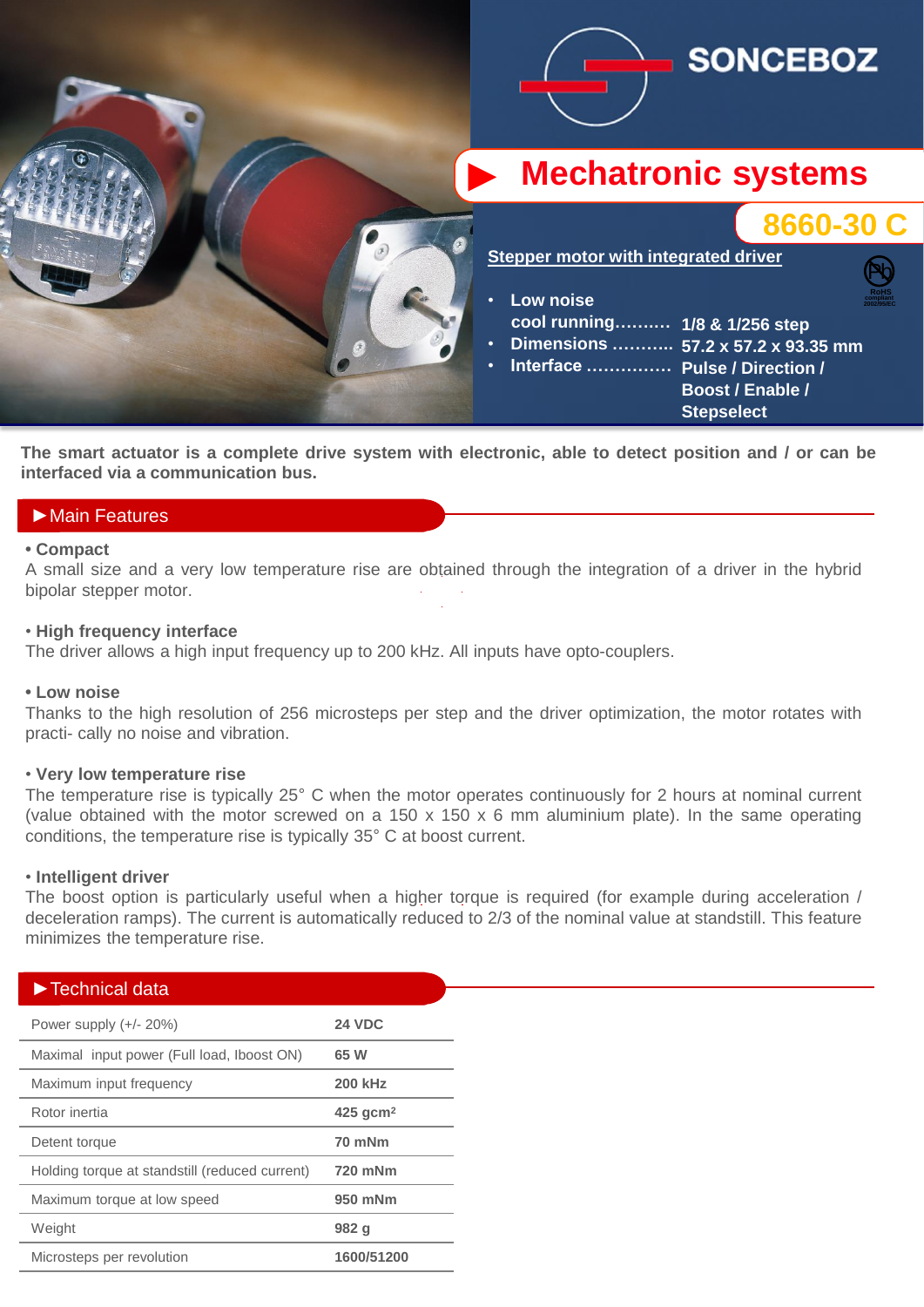## ►Dimensions

*Drawing not to scale. All dimensions in mm.*



#### · Dynamic torque





**SONCEBOZ SA**

2605 Sonceboz – Switzerland Tel. +41(0) 32 488 11 11 Fax +41(0) 32 488 11 00



Values obtained with the motor screwed on an aluminum plate (dimensions 150 x 150 x 6 mm)

*Special requirements upon customer specifications. Right to change reserved. <2.0>*

**SONCEBOZ** info@sonceboz.com - www.sonceboz.com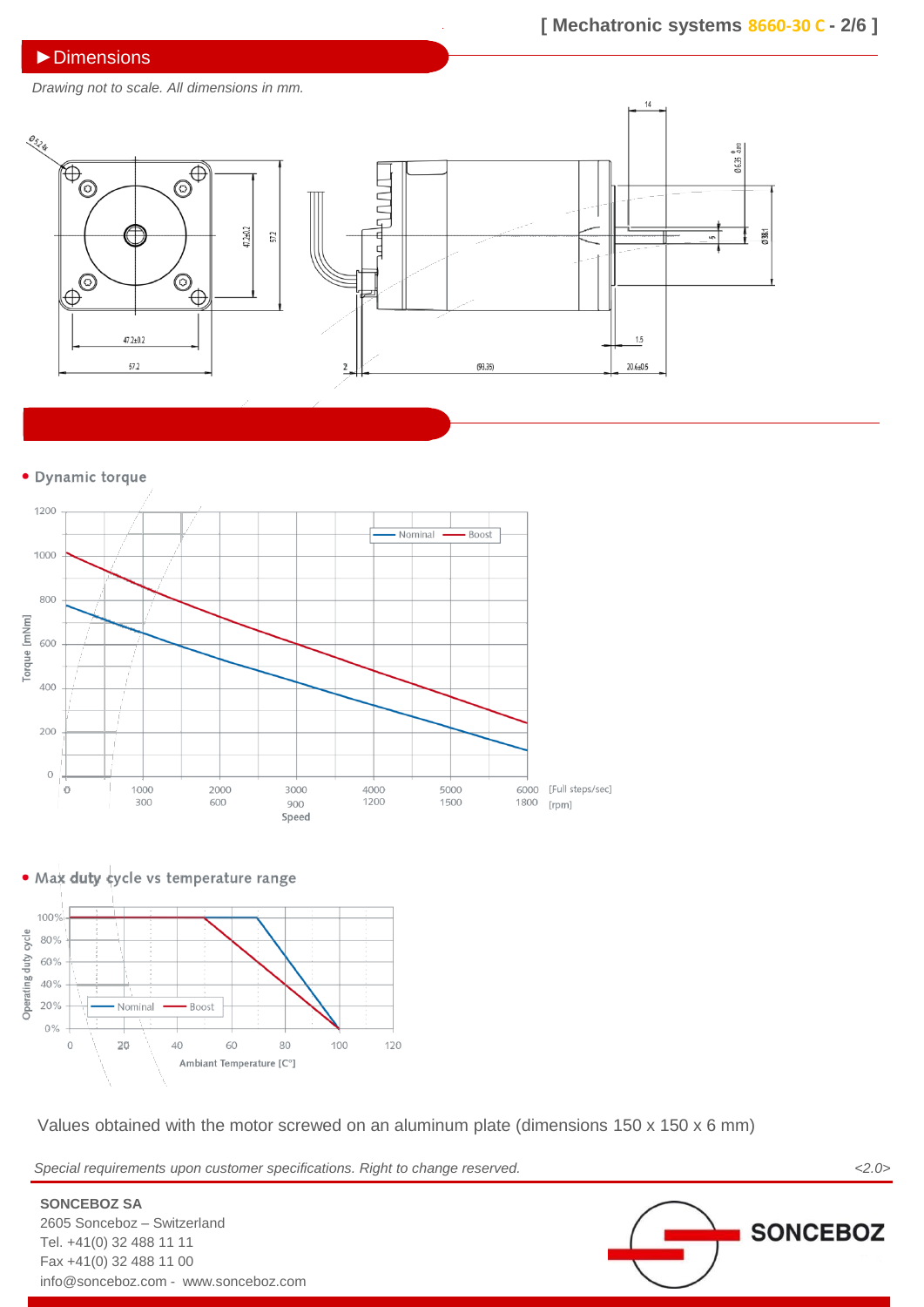►Electrical Interface

## **CONNECTOR**

· Header MICRO-FIT 3.0 8p

• MOLEX n° 43045 0812

| gnd         | $+24$ VDC    |
|-------------|--------------|
| Common      | Pulse        |
| Dir         | <b>Boost</b> |
| Step select | Enable       |

Matching products: Molex female terminal: 43030 (series) Molex female housing: 43025 0800

### Front view

# **PIN ASSIGNMENTS**

+24 VDC ......... Power supply GND ............... Power ground Common ......... Ground for logical inputs (Step select, Dir, Enable, Boost, Pulse) Pulse ............... Microstep clock input (active on rising edge)

| Pin                | <b>Description</b>    | State 0                                      | State 1                                        |
|--------------------|-----------------------|----------------------------------------------|------------------------------------------------|
| <b>Step select</b> | Microstep resolution  | $1/8$ step<br>(= 1600 microsteps/revolution) | $1/256$ step<br>(=51200 microsteps/revolution) |
| Dir                | Direction of rotation | <b>CW</b>                                    | <b>CCW</b>                                     |
| <b>Enable</b>      | Power ON              | <b>OFF</b>                                   | ON                                             |
| <b>Boost</b>       | Increase in torque    | <b>OFF</b>                                   | ON                                             |

Note: Step select input is only selectable when Enable = 0 (current OFF)

# **INPUTS**



R = 470  $\Omega$ , excepted for the pulse input R = 220  $\Omega$ .

An external resistor can be added in series with the input to increase the logical voltage up to 24 VDC. For Vin = 24 VDC, the external resistors would be 1.2 k $\Omega$  for the pulse and 2.7 k $\Omega$  for the others inputs.

*Special requirements upon customer specifications. Right to change reserved. <2.0>*

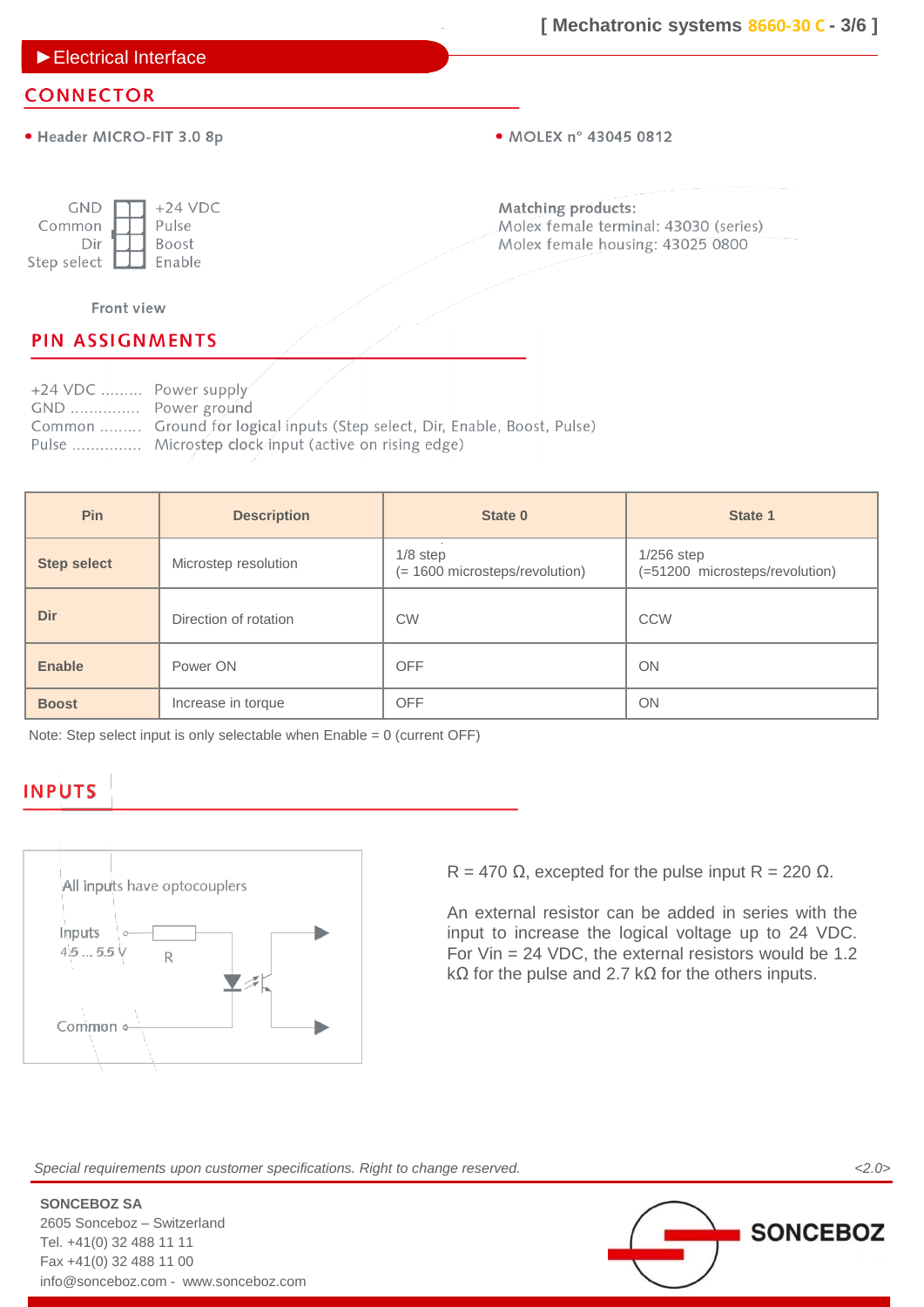# **CHARACTERISTICS**

| <b>Characteristics</b>                  | <b>Symbol</b> | <b>Min</b>   | <b>Typ</b>               | <b>Max</b>               | Unit    |
|-----------------------------------------|---------------|--------------|--------------------------|--------------------------|---------|
| Input control voltage low               | Vil           | $\mathbf{0}$ | $\mathbf{0}$             | 0.8                      | $\vee$  |
| Input control voltage high              | Vih           | 4.5          | 5                        | 5.5                      | $\vee$  |
| <b>Input current high [Pulse]</b>       | Lin           | 12           | 16                       | 20                       | mA      |
| Input current high [Dir, enable, Boost] | Lin           | 6.5          | 8                        | 9.5                      | mA      |
| <b>STEP pin low</b>                     | Tstpl         | 2.5          | $\overline{\phantom{a}}$ | $\overline{\phantom{a}}$ | μs      |
| <b>STEP pin high</b>                    | <b>Tstph</b>  | 2.5          | $\overline{\phantom{a}}$ | $\overline{\phantom{a}}$ | $\mu s$ |
| Setup time for input change to STeP     | Tsu           | 900          | $\overline{\phantom{a}}$ | $\overline{\phantom{a}}$ | $\mu s$ |
| Hold time for input change from STeP    | Th            | 2.5          | $\overline{\phantom{a}}$ |                          | $\mu s$ |

# **TIMING DIAGRAM**



*Special requirements upon customer specifications. Right to change reserved. <2.0>*

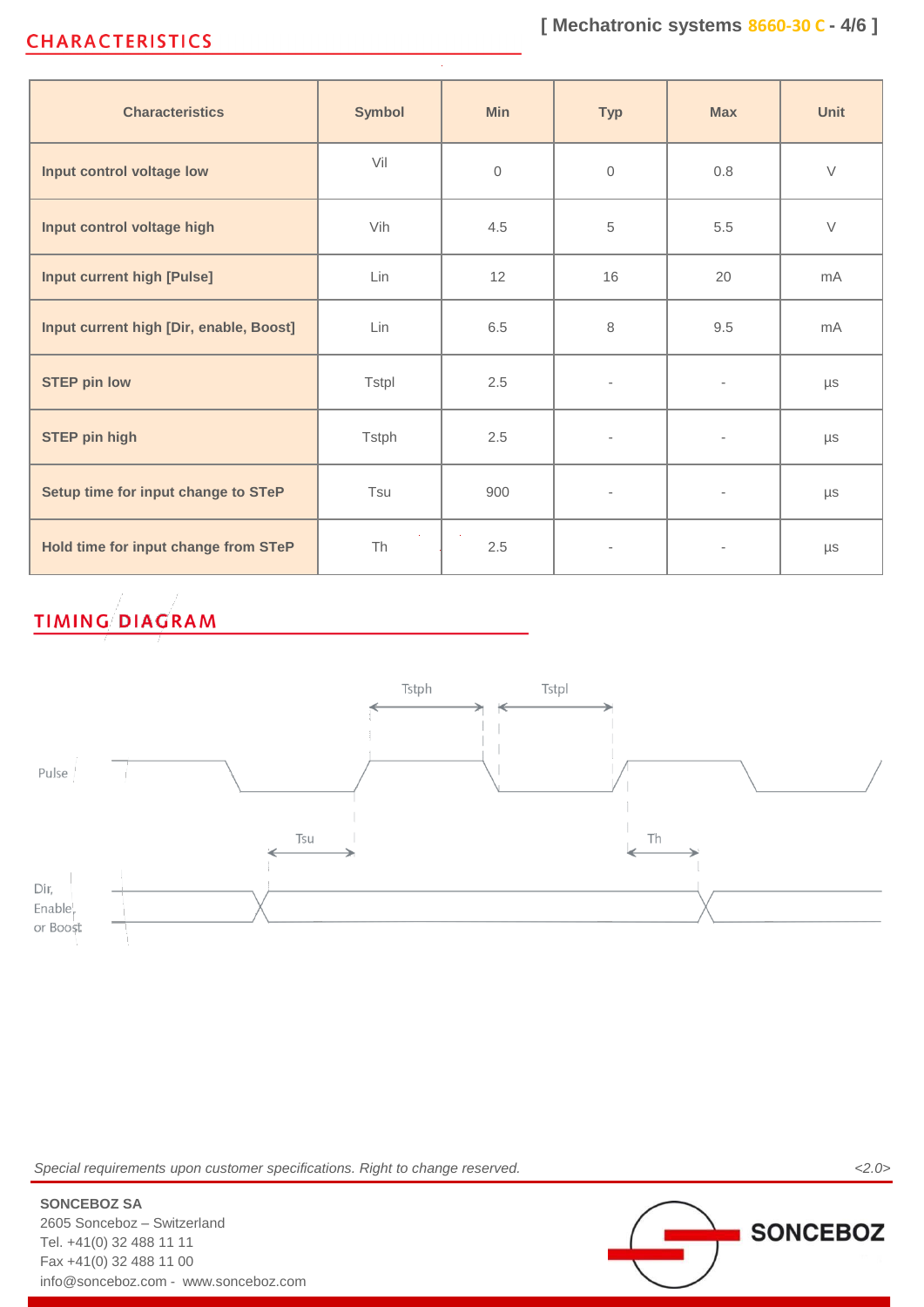## ►Working conditions

• **Operating temperature range** ........................... 0 to 70° C (Inominal, see graph. Max duty)

• **Protection class** ............................................... IP50

## **• Thermal and over/under voltage protections**

If the motor temperature exceeds 100° C or if the supply voltage comes outside its operating range, the driver is automatically switched off. This is intended to protect components from failure due to excessive temperature or under / over voltage.

To restart the motor after cut off, a rising edge must be applied on the ENABLE input when temperature or voltage error has been cleared. Thermal hysteresis is ~10° C and voltage hysteresis is ~1 V.

## ►Installation

### **• Cables and power supply:**

The cables used must have an insulation temperature of at least 105° C. The motor interface must be SELV type (Separated Extra Low Voltage). The cables between the power supply and motor must no be longer than 1 m and a minimal AWG24 diameter must be respected. Every system is delivered with 2 fastening screws and a 25 cm connection cable.

### • **Temperature and protections:**

Max. temperature of motor and electronic ......... 100° C

It is possible to improve the motor's heat dissipation by fixing it to a metal plate which acts as a heat sink and by using thermoconductive paste. If the motor is accessible or its temperature is high, it may be necessary to fit protecting elements for the safety of the user.

*Special requirements upon customer specifications. Right to change reserved. <2.0>*